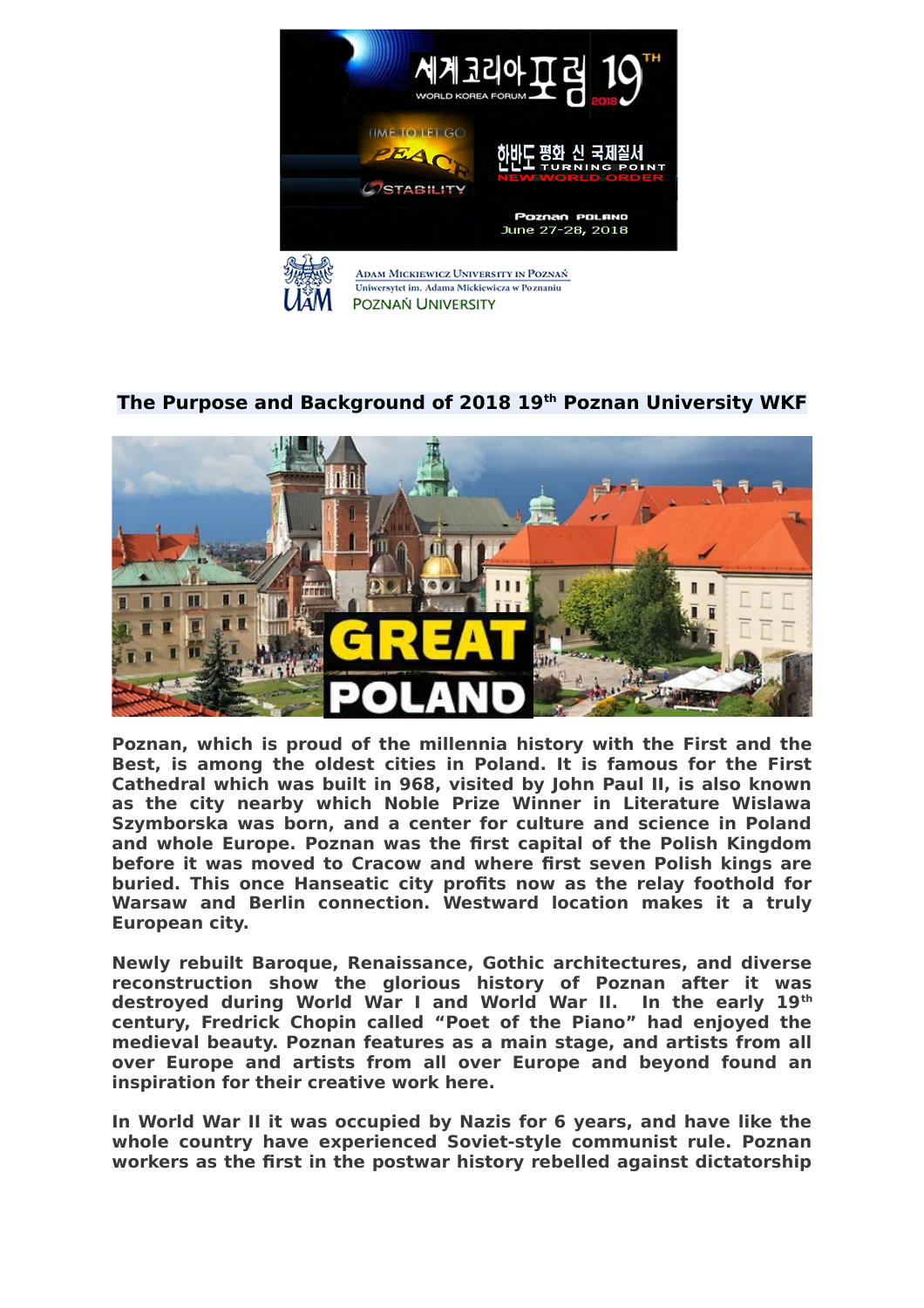**in 1956, and the city was one of the strongholds of Solidarity in its fight for liberation of the country.** 

**The Korean Peninsula still being burdened the pain of division and continued the division with war crisis due to USA and Soviet Union's partitioned occupation and ideology confrontation which followed by the colonial rule under the imperialism era. Newly spread cold war in East Asia, exactly among the struggle for supremacy of USA & China, Europeans overcome the cold war between USA and Soviet Union under the co-exist and integration and finally achieved the European Union through their wisdom and patience, thus it has been learned to South-North Koreans and East Asians as deep empathy and instruction.** 

**This European historical insight steers the Korean Peninsula which long suffered in a crossroad for war and peace and unstable North East Asia order into the new order to open the turning point for World Peace to reach the inter-Korean summit talks, US-North talks with resuming South-North Dialogue since Pyongchang Winter Olympic. In very crucial time, The Korean Peninsula Peace International Academic Forum will be held in Poznan as 2018 World Korea Forum and will flash up with keeping up expectation. 2018 19th World Korean Forum which programmed for KGF 20th anniversary, will be held in prestigious university "Poznan University (known as Adam Mickiewicz University)", which is established in 1919, the highest peak of European Human Science.** 



| June 27 Wednesday, 2018                |                           |
|----------------------------------------|---------------------------|
| Scallon                                | <b>WORLD KOREAN FORUM</b> |
| <b>The Korean Peninsula and Europe</b> | $09:00 - 12:00$           |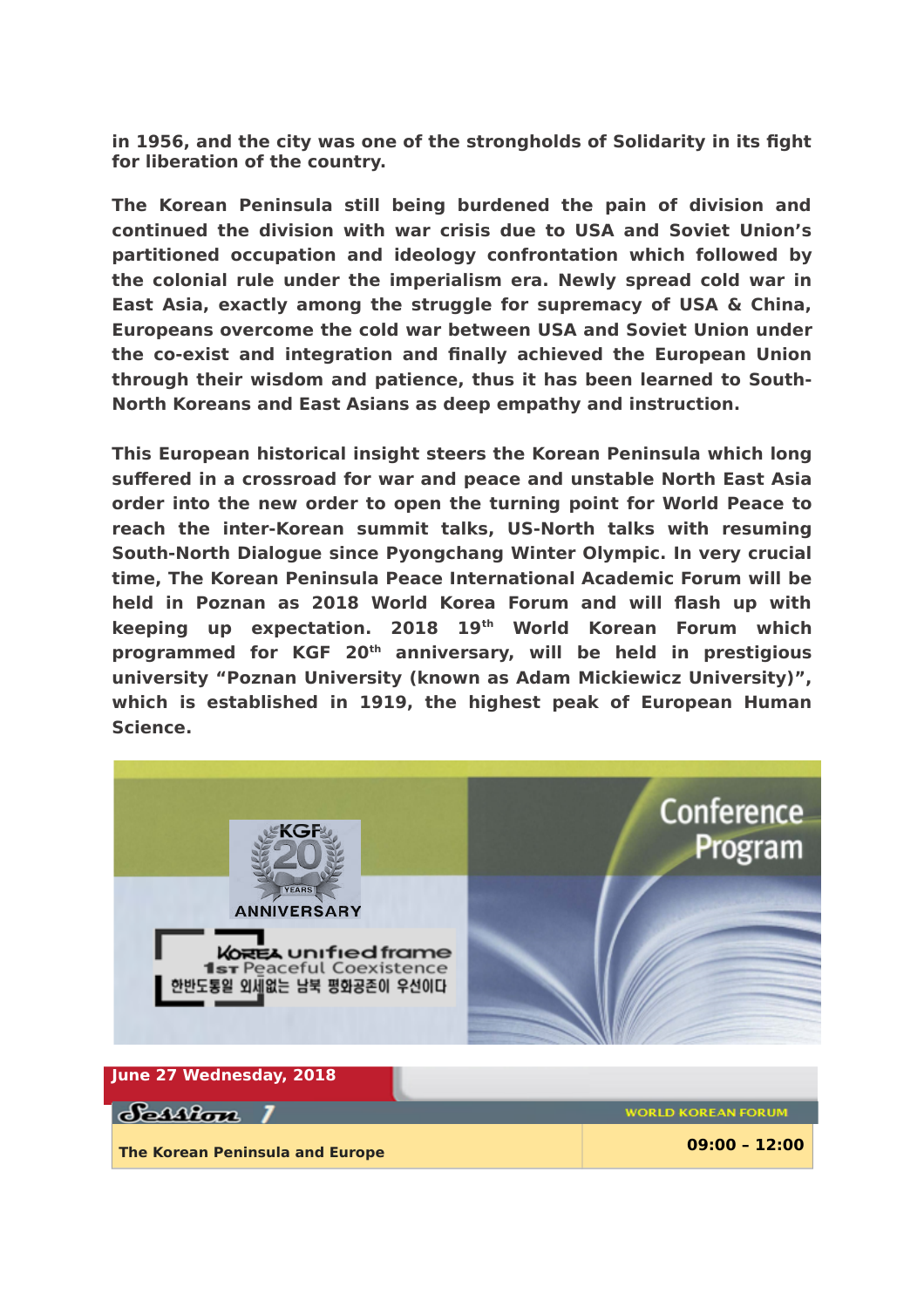| <b>Opening</b><br><b>Remark</b>            | Discuss the Peace & Stability Order on the Korea in Europe<br>Prof. Dr. Rhee Tshangchu, Head of Korea Global Foundation(KGF)                                                                                                                                                                                         |             |
|--------------------------------------------|----------------------------------------------------------------------------------------------------------------------------------------------------------------------------------------------------------------------------------------------------------------------------------------------------------------------|-------------|
| Welcoming<br><b>Address</b>                | World Korea Forum Poznan UAM at Time to Change a Peaceful Kora<br>Prof. Dr. Andrzej Lesicki, Rector of Poznan University (UAM)                                                                                                                                                                                       |             |
| <b>Commemoratio</b><br>n<br><b>Remarks</b> | Asia Peace Model: Kazakhstan-Korea Agricultural Cooperation<br>Prof. Dr. Tlektes I. Yespolov, Rector of Kazakh National Agrarian University<br><b>Our Accompaniment</b><br><b>Yingji Sun /Lan Ping Yang</b>                                                                                                          |             |
| <b>Topic Keynote</b>                       | South, North and USA Summit Talk and Future for the Korean<br><b>Peninsula and North East Asia</b><br>Dr. Kim Sung-Gon, Secretary General of National Assembly/ Former MP S Korea                                                                                                                                    |             |
| <b>Opening</b><br><b>Address</b>           | Summit Talks for South & North, USA & North, and North East Asia<br><b>Peace</b><br>Mr. Rhee In Je, Former Presidential Candidate/Minister & Governor S. Korea<br>The Korea Peninsula Peace Regime - Is it feasible?<br>Prof. Dr. Lee Samuel, Soongsil University, former Secretary General Korea UNESCO<br>S. Korea |             |
| <b>Keynote</b><br><b>Address</b>           | Korea's Candlelight Civil Revolution Meaning for World Democracy<br>Fr. A, Ham Sei-Ung S.T.D, Priest and Leader of Democratization in Korea S. Korea                                                                                                                                                                 |             |
| ∏∏ Luncheon                                |                                                                                                                                                                                                                                                                                                                      | 12:00-13:00 |

Scallon 2 **WORLD KOREAN FORUM Europe and Eurasia 13:00 – 15:30 Moderator Mr. Glyn Ford, Former EU Member of Parliament/Director of Track2Asia UK Keynote EU Paradigm and International Leadership Ambassador Brian McDonald, Former EU Ambassador to Seoul Ireland China's role in US - North Korean political dealings Prof. Dr. Jerzy Bayer, East Asian Affair of Jagiellonian University, Cracow Poland Time to End to the 'Forgotten War Presenter Mr. Darynell Rodriguez Torres, Executive Director of the Global Partnership for the Prevention of Armed Conflict (GPPAC) Spain For whom Eurasia Era is? Prof. Dr. Yim Banseok, Cheongju University S. Korea Prof. Dr. Michal Buchowski, Poznan University Poland Panels Dr. Yi Dae Keun, Editorial Chief Writer of Kyunghyang Newspaper S. Korea Coffee Break 15:30-15:50**

| Session 3        |                                                                               | <b>WORLD KOREAN FORUM</b> |
|------------------|-------------------------------------------------------------------------------|---------------------------|
|                  | <b>East Asia and the Korean Peninsula</b>                                     | $15:50 - 18:20$           |
| <b>Moderator</b> | Prof. Dr. Ryszard Naskrecki, Vice-Rector for International Cooperation of UAM |                           |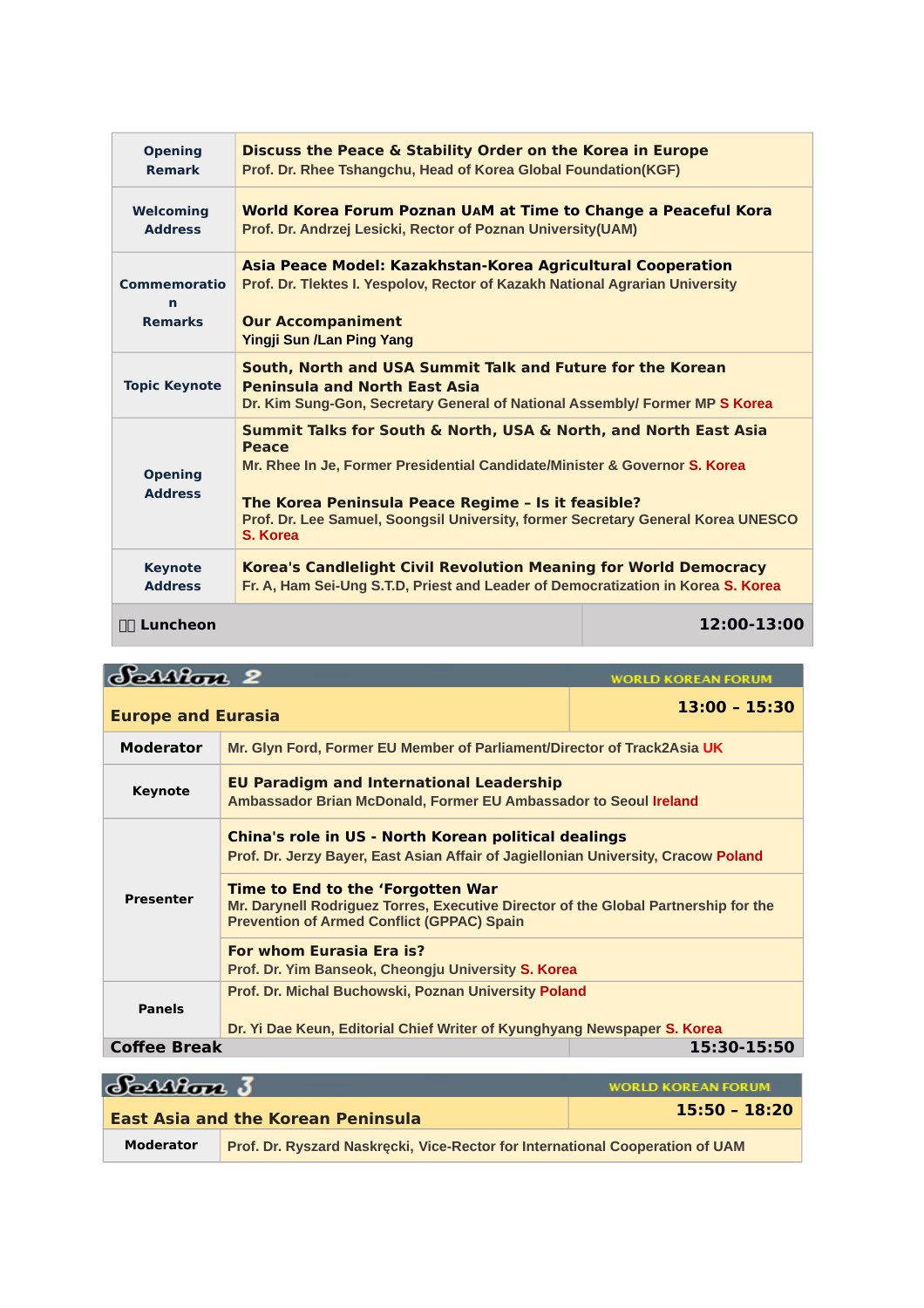| <b>Keynote</b>   | The economic effects of the unification of Korean peninsula on North<br><b>Eastern Asia and the world</b><br>Dr. Kim Joohyun, President of Financial News S. Korea                                  |
|------------------|-----------------------------------------------------------------------------------------------------------------------------------------------------------------------------------------------------|
|                  | "Is a Civil Society Emerging in North Korea: Implications for the North<br>Korean Regime, Inter-Korean Relationship, and Korean Unification"<br>Prof. Dr. Jang Dong Jin, Yonsei University S. Korea |
| <b>Presenter</b> | 2018 South-North Korea Summit Talk's Meaning and Prospect<br>Prof. Dr. Kim Yong Hyun, Dongquk University S. Korea                                                                                   |
|                  | <b>Peaceful Coexistence on the Korean Peninsula: Conditions and Tasks</b><br>Prof. Dr. Park, Young Ho, Kangwon University S. Korea                                                                  |
| <b>Panels</b>    | Mr. Chung Sang-Mo, Chairman of Broadcasting Content Promotion Foundation /<br><b>President of Korean Peace Culture Institute S. Korea</b>                                                           |
|                  | Prof. Dr. Aleksandra Matulewska, Poznan University (UAM)                                                                                                                                            |

п

| June 28 Thursday, 2018                                                                                                                            |                                                                                                                                                                                                                |                 |
|---------------------------------------------------------------------------------------------------------------------------------------------------|----------------------------------------------------------------------------------------------------------------------------------------------------------------------------------------------------------------|-----------------|
| Scanton 4<br><b>WORLD KOREAN FORUM</b>                                                                                                            |                                                                                                                                                                                                                |                 |
| <b>Europe and the Korean Peninsula</b>                                                                                                            |                                                                                                                                                                                                                | $09:30 - 12:00$ |
| <b>Moderator</b>                                                                                                                                  | Prof. Dr. Choi Byoung-Kyu, Former Vice Rector of KAIST/CEO of Hanmaum Education<br>S. Korea                                                                                                                    |                 |
| Keynote                                                                                                                                           | <b>European Diplomacy on the Korean Peninsula</b><br>Mr. Glyn Ford, Former EU Member of Parliament/Director of Track2Asia UK                                                                                   |                 |
| The European Union and the Korean Peninsula: Far but Near?<br>Dr. Stefano Felician, Beccari Italian Group Advisor in EP, expert on the DPRK Italy |                                                                                                                                                                                                                |                 |
| <b>Presenter</b>                                                                                                                                  | Task for The Korean Peninsula Denuclearization & Cold War Structure<br><b>Dissolution</b><br>Dr. Yi Dae Keun, Editorial Chief Writer of Kyunghyang Newspaper S. Korea                                          |                 |
|                                                                                                                                                   | <b>Making a Habit of Dialogue: The Role of Regional Civil Society in</b><br><b>Peacebuilding on the Korean Peninsula</b><br>Ms. Meredith Joyce, Regional Liaison Officer of GPPAC North East Asia (Peace Boat) |                 |
| <b>Panels</b>                                                                                                                                     | Prof. Dr. Yim Banseok, Cheongju University S. Korea<br>Mr. Nam Moon Hee, Senior Reporter of SISA In. S. Korea                                                                                                  |                 |
| Luncheon                                                                                                                                          |                                                                                                                                                                                                                | 12:00-13:00     |

| ession 5                |                                                                                                                                                                        | <b>WORLD KOREAN FORUM</b> |
|-------------------------|------------------------------------------------------------------------------------------------------------------------------------------------------------------------|---------------------------|
| <b>Korean Peninsula</b> | Inter Relations of N-S Korea and Peace of the                                                                                                                          | $13:00 - 15:30$           |
| <b>Moderator</b>        | Prof. Dr. Lee Samuel, Soongsil University, former Secretary General Korea UNESCO<br>S. Korea                                                                           |                           |
| <b>Keynote</b>          | The Korean Peninsula and the USA: History and Future Prospects for<br><b>Northeast Asia</b><br>Prof. Dr. Charles Armstrong, Columbia University USA                    |                           |
| <b>Presenter</b>        | Korean Peninsula Issues Northeast Asia International Politics and<br><b>Russia's Position</b><br>Prof. Dr. Stanislav Tkachenko, St. Petersburg State University Russia |                           |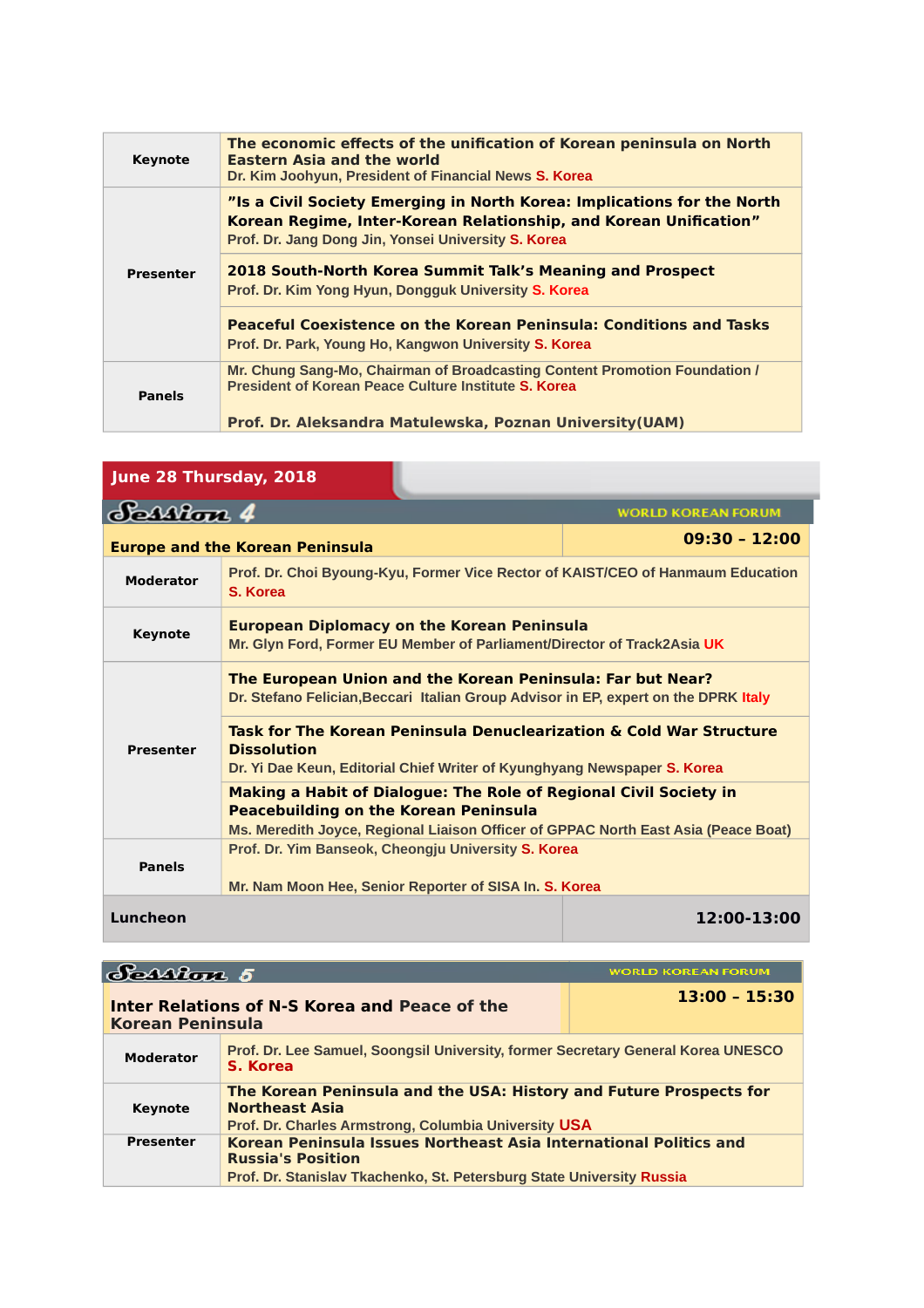|                     | <b>Peace and Conservation Revolutionary on the Korean Peninsula</b><br>Mr. Chung Sang-Mo, Chairman of Broadcasting Content Promotion Foundation /<br>President of Korean Peace Culture Institute S. Korea |             |
|---------------------|-----------------------------------------------------------------------------------------------------------------------------------------------------------------------------------------------------------|-------------|
|                     | <b>The Two Koreas, Europe and Germany: Unifications on Two Continents</b><br>and Role of the EU                                                                                                           |             |
|                     | Dr. Tereza Novotna, Korea Foundation Fellow . Université libre de Bruxelles Czech                                                                                                                         |             |
| <b>Panels</b>       | Prof. Dr. Park, Young Ho, Kangwon University S. Korea<br>Prof. Dr. Kim Yong Hyun, Dongguk University S. Korea                                                                                             |             |
|                     |                                                                                                                                                                                                           |             |
| <b>Coffee Break</b> |                                                                                                                                                                                                           | 15:30-15:50 |

| $\delta$ Mon $\delta$                                                                                        |                                                                                                                                                                                                   | <b>WORLD KOREAN FORUM</b> |
|--------------------------------------------------------------------------------------------------------------|---------------------------------------------------------------------------------------------------------------------------------------------------------------------------------------------------|---------------------------|
| <b>Korean Society</b>                                                                                        |                                                                                                                                                                                                   | $15:50 - 18:20$           |
| <b>Moderator</b>                                                                                             | Prof. Dr. Lee Samuel, Soongsil University, former Secretary General Korea UNESCO<br>S. Korea                                                                                                      |                           |
| <b>Keynote</b>                                                                                               | <b>Communism and Neoliberal Capitalism Confronted: Some</b><br><b>Anthropological Lessons from the Central European History for Korea</b><br>Prof. Dr. Michal Buchowski, Poznan University Poland |                           |
| <b>Identity and Tasks of the Korean Society</b><br>Prof. Dr. Jin Guang Lin, Niigata Sangyo University, China |                                                                                                                                                                                                   |                           |
| <b>Presenter</b>                                                                                             | South & North Resident's Mutual Interchange and Probable<br><b>Problems since the Korean Peninsula Unification</b>                                                                                |                           |
|                                                                                                              | Mr. Choi, Seung Cheol (UK resident), President of North Korean Nationality<br><b>Residents Association in UK, SC Exchange Consulting LTD CEO N. Korea</b>                                         |                           |
|                                                                                                              | Peace Framework Initiative of the Korean Peninsula and the Korean<br><b>Society</b>                                                                                                               |                           |
|                                                                                                              | Dr. KIM, Kyung Woong, President of Korea Unification Institute / Former Delegate for<br>S-N Korea Dialogue of Ministry of Unification S. Korea                                                    |                           |
| Prof. Dr. Lee Jong Bum, President of Honam Korea S. Korea<br><b>Panels</b>                                   |                                                                                                                                                                                                   |                           |
|                                                                                                              | Mr. Kim Choong Lyoul, Political Journalist of Break News S. Korea                                                                                                                                 |                           |
| <b>Conclusion</b>                                                                                            |                                                                                                                                                                                                   |                           |

**▣ Benefit of Expectation**

**2018 World Korean Forum will be the dialogue in pursuing of the paradigm for world and European viewed international support and cooperation in newly turning point which seeks for the Korean Peninsula Peace built and North East Asia Peace Coexistence International Leadership, which is motivated to resume South North Dialogue with peaceful solution to globally issued unstable Inter-Korean situation and furthermore it is anticipated that it will be an occasion to promote the desire for peaceful unification, develop the appropriateness and values in global timing.**